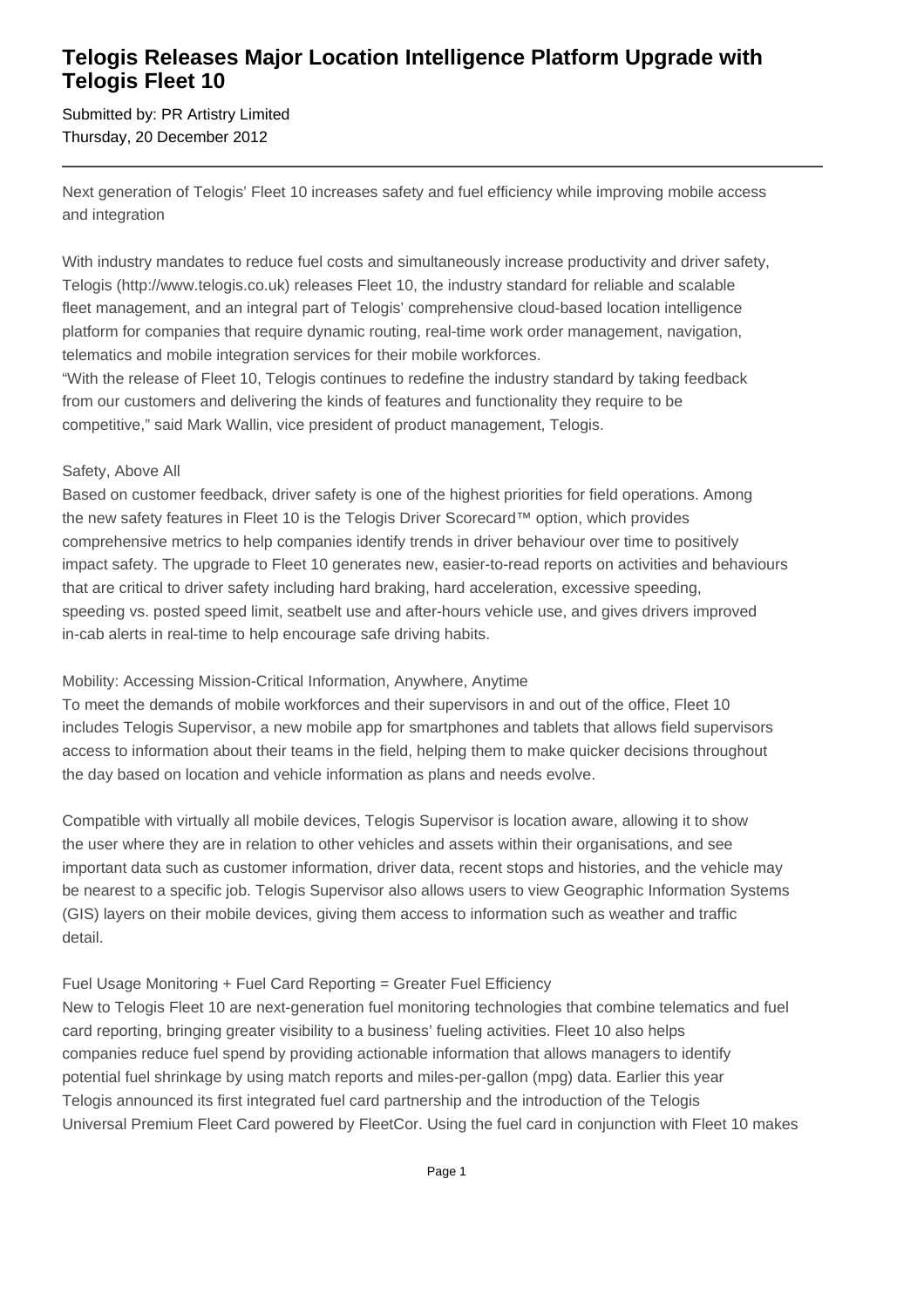reporting more streamlined and accurate, and helps reduce unauthorised fuel card use with the ultimate goal of driving down total fuel expense.

Above and beyond: Telogis Fleet 10's Advanced Features

The latest version of Telogis Fleet 10 also offers the level of advanced functionality that customers have come to expect from the Telogis platform, including real-time traffic and weather, advanced compliance reporting, extensive vehicle histories and personnel management functions, asset management, ad-hoc reporting, custom GIS layers, satellite street views, geofencing and asset security features, etc.

Additional new feature sets that are available within the Telogis Fleet 10 product include:

• Seamless integration with the industry's leading enterprise infrastructure systems allowing operation managers to easily share reports created in the Telogis platform throughout their organisations

• Advanced temperature monitoring and reporting supported by diagnostics, hardware and sensor upgrades

- Enterprise dashboards with simple drill-downs, graphs and trends, plus the ability to custom-design reports that help define areas of progress and those that require additional training or attention
- • Availability of Telogis Live for storms and war/incident rooms, extending visibility of the Telogis platform to partners and third party vendors during emergency response scenarios

For more information on Telogis Fleet 10 visit www.telogis.co.uk

About Telogis

Telogis, Inc., the platform for location intelligence, is dedicated to enhancing the value of its customers' businesses through intelligent integration of location technology, information and services. Telogis was established in 2001 and is headquartered in Aliso Viejo, Calif., with offices in Europe and Latin America as well as development centers in Austin, Texas; Toronto; and Christchurch, New Zealand. Telogis' products and services are used and distributed in more than 100 countries worldwide.

Telogis has been established in the UK since 2010 and is rapidly gaining market share.

For more information please visit www.telogis.co.uk or www.telogis.com/fleet10

# # #

Media Contacts:

Sergio Barata Telogis EMEA +44 (0) 20 3005 8805 Sergio.barata@telogis.com